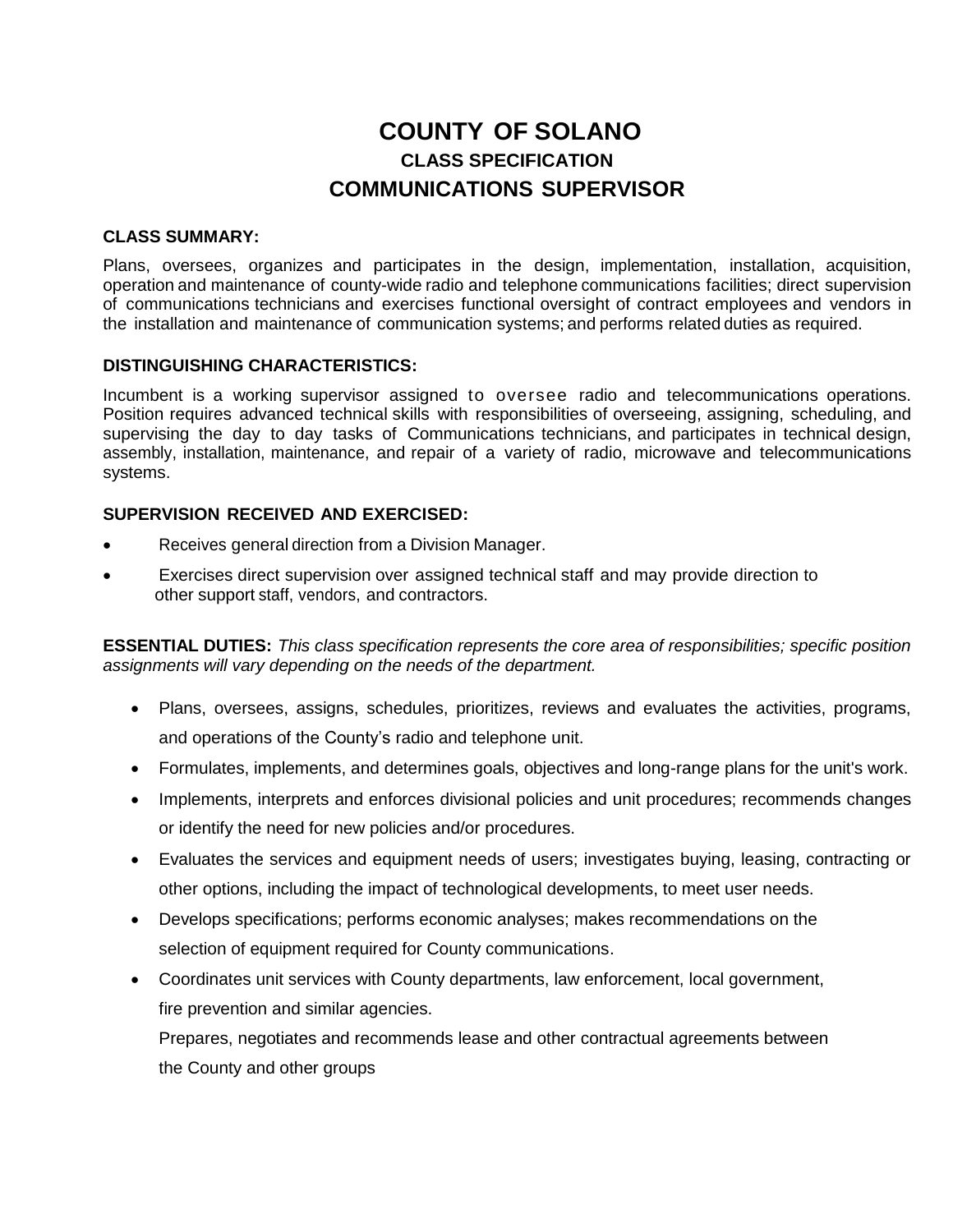- Develops, coordinates and manages the preventive maintenance and repair program for equipment for County radio and telephone equipment.
- Advises emergency personnel on the appropriate course of action regarding communications activities during times of emergencies.
- Assigns, trains, supervises, and evaluates the work of technical and contract staff; participates in the selection, promotion, and discipline of assigned personnel; participates in the development of orientation and in-service training programs; conducts regular staff meetings.
- Reviews and implements Federal Communications Commission operational directives, procedures, rules and regulations and ensures the protection of radio frequency channels from interference; ensures all required Federal Communications Commission licenses are kept current for both County and contracting agencies.
- Designs communications systems and/or reviews and critiques the design of communications systems done by outside vendors.
- Assists in development of units operating budget and oversees replacement of radio and telephone equipment. May also provide recommendations regarding capital improvements or facilities replacement.
- Maintains valid licensing for County communications facilities as required by regulatory agencies.
- Acts as the County's technical expert and primary liaison among users, Information
- Technology Department staff, other departments, and vendors.
- Performs all duties assigned to Communication Technicians on a daily basis.
- Performs other duties of a similar nature or level as assigned.

# **EDUCATION AND EXPERIENCE:**

**Education:** Equivalent of an Associate's degree in telecommunications, electronics, telephony, or related field or a certificate from an equivalent education/training program.

**Experience:** Five (5) years of full time (or the equivalent of full-time) progressively Responsible experience, three (3) years of which was in a lead or supervisory capacity, which would demonstrate possession of the knowledge, skills and abilities listed above.

**Note:** Additional experience may be substituted for the educational requirement on a year-for-year basis, up to a maximum of two (2) years.

# **LICENSING, CERTIFICATION AND REGISTRATION REQUIREMENTS**:

- Possession of, or ability to obtain, a valid California Class C driver's license is required.
- Possession of a valid FCC General Radio Operator License or equivalent may be required.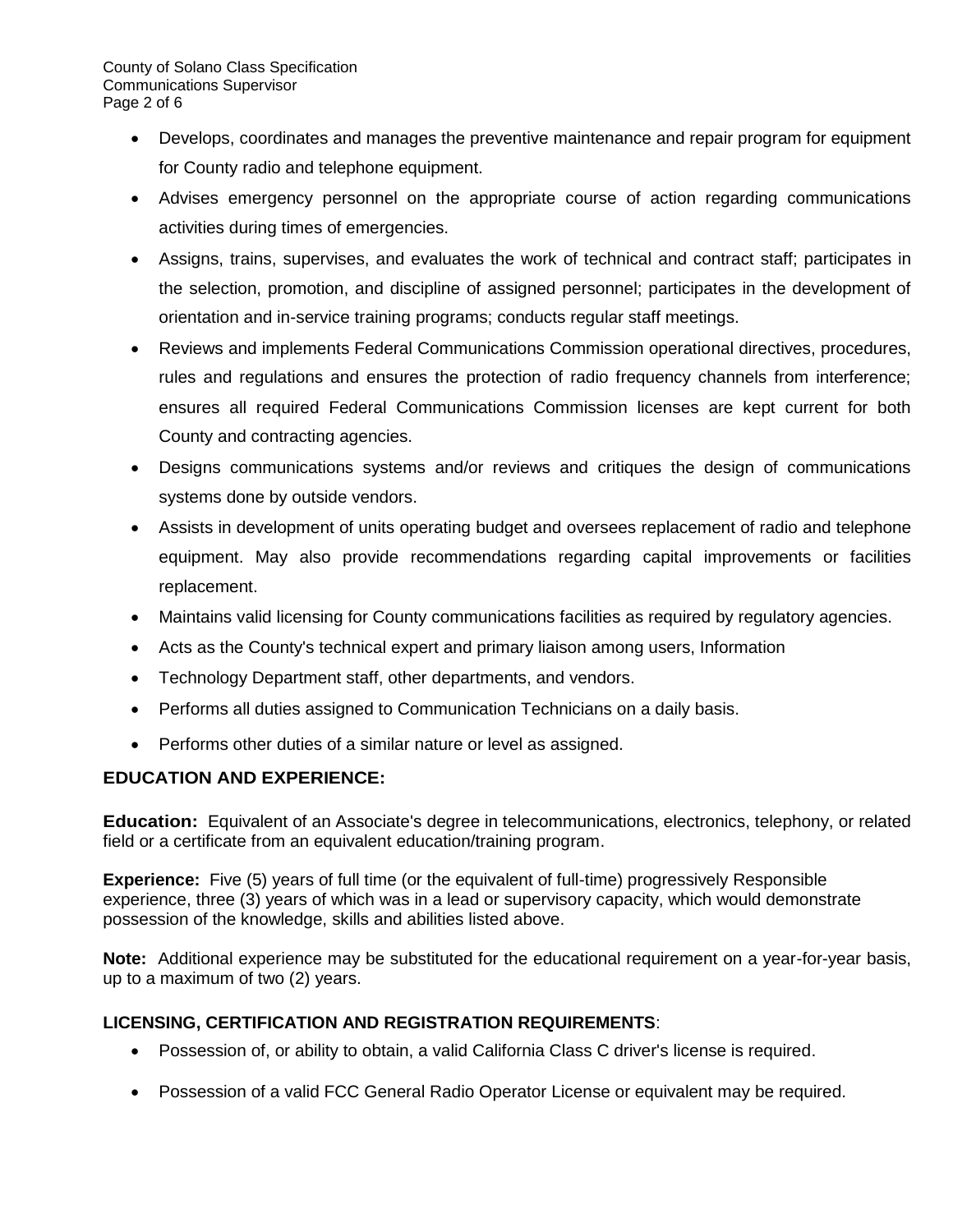County of Solano Class Specification Communications Supervisor Page 3 of 6

**Note:** All licenses, certificates and registrations must be kept current while employed in this class.

## **REQUIRED KNOWLEDGE, SKILLS AND ABILITIES:**

#### **Knowledge of:**

- Principles, practices, and problems of public safety radio communications and general telecommunications systems and the current trends and development of these technologies.
- Standard electronics theory and practices.
- Principles and methods of radio, dispatch, wireless, and land communications systems, including telephone and telecommunications systems, operations and practices.
- The laws, rules and regulations of the Federal Communications Commission including the terminology, tariffs and management of radio or voice, data and wireless and general telecommunication systems.
- Principles, practices, problems, and trends regarding emergency resources, general dispatch services and systems.
- Principles of supervision, staff development and training; modem office methods and procedures.
- Basic management, budgeting and contract development for radio and telecommunications projects.
- Advanced and accepted radio communications theory and practices.
- Advanced and accepted microwave theory.
- Advanced and accepted radio frequency modulation principles.
- Advanced tools and test equipment utilized in the repair and servicing of radio communications equipment.
- Advanced and accepted radio communications transceiving equipment.
- Advanced and accepted principles and practices of installing, maintaining, and repairing digital and analog telecommunications equipment and systems.
- Advanced and accepted principles and practices of data communication as it relates to internet protocol telephony.
- Advanced tools and test equipment utilized in the repair and servicing of telephony and data communications equipment.
- Advanced and accepted telephony/data communications equipment and systems including VOIP and PBX.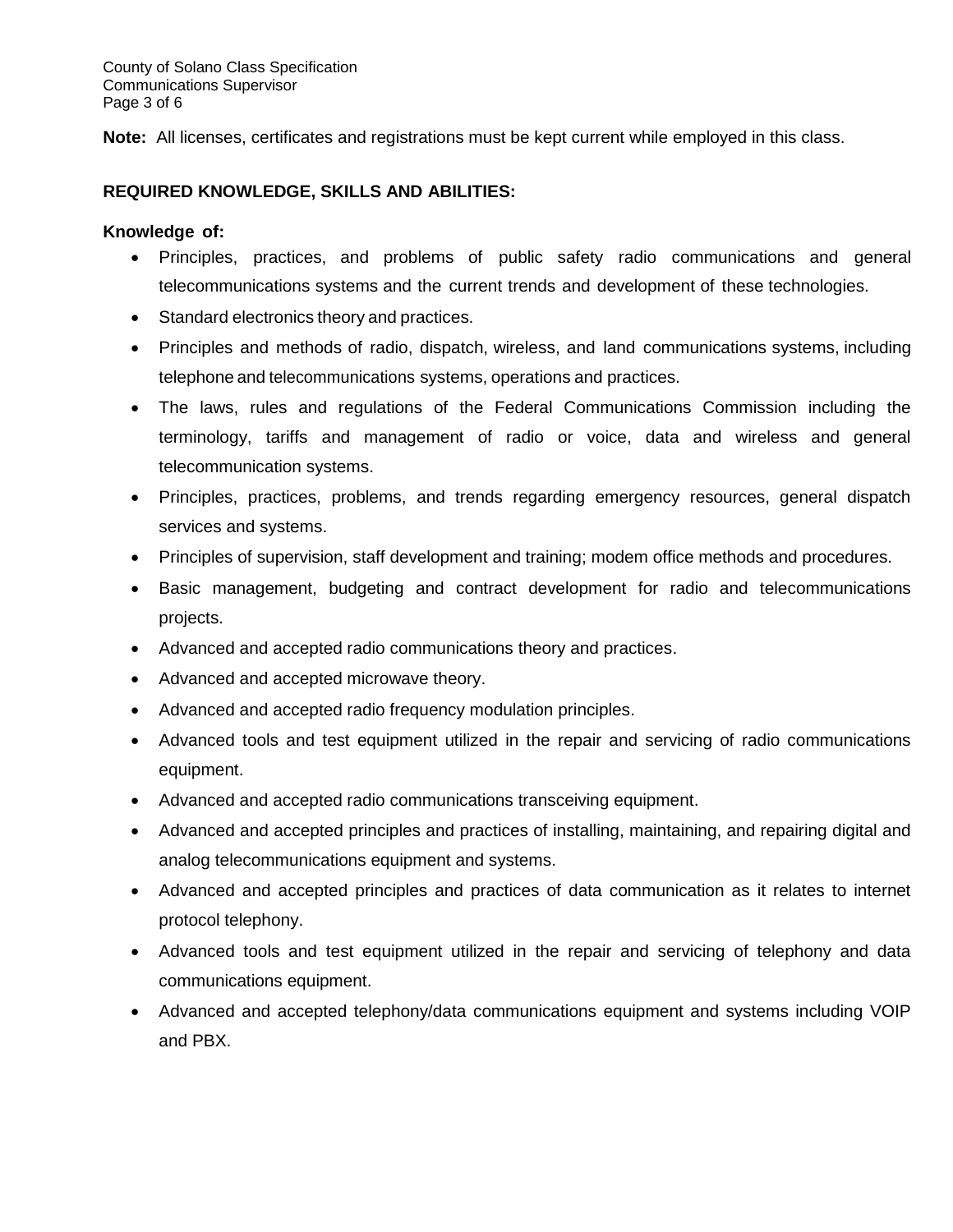#### **Skills and/or Ability to:**

- Evaluate departmental needs for communication services and order appropriate equipment and services.
- Plan and supervise the work of employees.
- Perform data collection, interpretation and evaluation pertaining to communication systems.
- Analyze situations accurately and adopt effective courses of action.
- Develop long-range plans and programs, which are in conformance with County policies, procedures and goals.
- Understand and carry out both written and oral instructions
- Communicate effectively and tactfully in both oral and written forms, maintaining confidentiality at all times.
- Establish and maintain effective work relationships with those contacted in the performance of assigned duties.

## **PHYSICAL REQUIREMENTS :**

- Mobility and Dexterity: Positions in this class typically require the following: (1) balancing, stooping, kneeling, reaching, crawling, reaching, fingering, grasping, and repetitive motion; (2) climbing and working safely on ladders (extension and A-frame) and step ladders with a total weight that does not exceed the weight capacity of the ladder or the highest rated capacity of the harnesses and lanyards used for fall protection; and (3) standing or walking approximately seven hours per day on uneven surfaces.
- Lifting, Carrying, Pushing and Pulling Medium work: Positions in this class require exerting up to 50 pounds of force occasionally, and/or up to 20 pounds of force frequently, and/or up to 10 of force constantly to move objects. *OR* Heavy work: Positions in this class require exerting up to 100 pounds of force occasionally, and/or up to 50 pounds of force frequently, and /or up to 20 pounds of force constantly to move objects. *OR* Very Heavy Work: Employees in this class will be exerting in excess of 100 pounds of force occasionally, and/or in excess of 50 pound of force frequently, and/or in excess of 20 pounds of force constantly to move objects.
- Vision: Positions in this class require the employee to have close visual acuity, with or without correction, to prepare and analyze data and figures, view a computer terminal, read, and to distinguish between normal and off shade colors and to read gauges and meters in dimly lighted areas etc. Positions in this class also require employees to have depth perception and good eye-to-hand coordination in order to operate a motor vehicle and to operate a variety of hand and power tools.
- Hearing/Talking: Positions in this class require the employee to perceive the nature of sounds at normal speaking levels with or without correction, and have the ability to receive detailed information through oral communication. Positions in this class require the employee to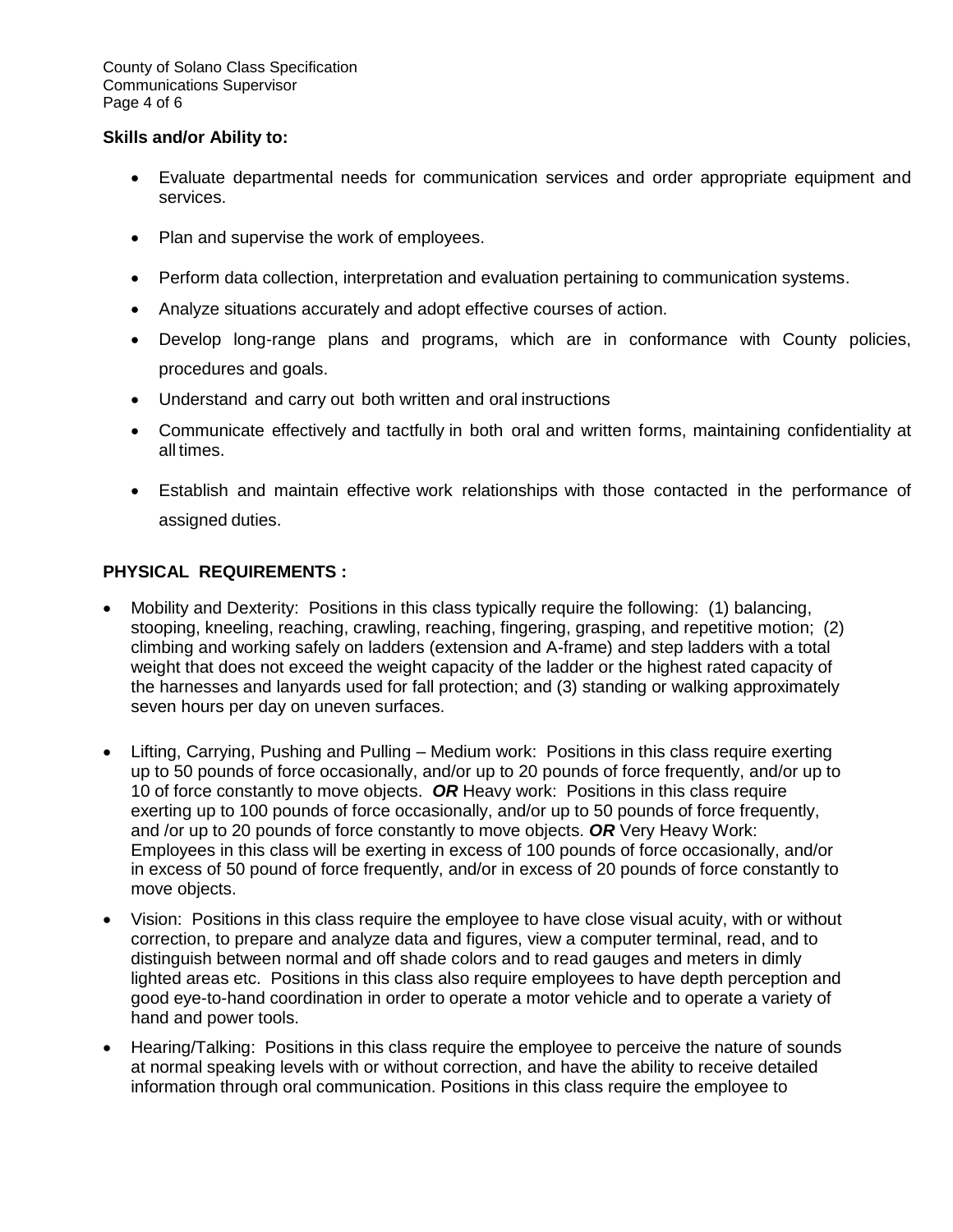express or exchange ideas by means of the spoken word. Detailed or important instructions must occasionally be conveyed to others accurately, loudly, and/or quickly.

 Other: Positions in this class typically require the employee to have sufficient sense of smell, vision, touch and hearing to observe equipment functions for normal and abnormal occurrences.

## **WORKING CONDITIONS:**

- Office Work plus Outdoor Work: While most work will be in an office setting, visits to outdoor worksites will require an employee in this class to occasionally work outside and be subject to a variety of weather conditions, walking on uneven terrain, and working around vehicles in operation and around machinery with moving parts. *AND/OR*
- Work in an Industrial Area: Employees in this class will often be working in an industrial area and thus will be subject to exposure to moving mechanical parts, electrical currents, toxic agents, fuel, oil, gases, smoke, fumes, odors, dust, and vibrations; employees may be subject to injuries when working with hand and power tools and equipment. **AND/OR**
- Traffic Hazards: Employees in this class will OR may be required to operate a vehicle and thus will be subject to traffic hazards while driving. AND/OR
- Working Alone: Employees in this class may be working in remote areas and/or may be working on night shifts and/or on weekends, and thus may working alone for extended periods of time. AND/OR
- Working at Heights: Employees in this class may be required to work at heights six feet and more above the ground on equipment and structures.

# **OTHER REQUIREMENTS:**

- Background Checks: The County may conduct a background check and a reference check on candidates prior to appointment to a position within this class. *[and, depending on the position, may include information such as:]* The background check may include the State of California Department of Justice, the Federal Bureau of Investigation (FBI), the Child Abuse Central Index (CACI), and criminal checks in any City/County where the applicant has lived, worked or gone to school.
- Independent Travel: Incumbents are **OR** may be required to travel independently, for example, to perform work at other work sites, to attend meetings with other County employees, to attend meetings with community organizations, etc.
- Hours of Work: Incumbents may be required to work weekends, holidays, irregular hours, oncall, and after normal business hours.
- Drug Testing: Candidates for positions in this class and employees in this class will be subject to Pre-Employment, Reasonable Suspicion, Post Accident, Return-To-Duty and Follow-Up drug testing in accordance with the Solano County Alcohol and Drug Free Workplace Policy.